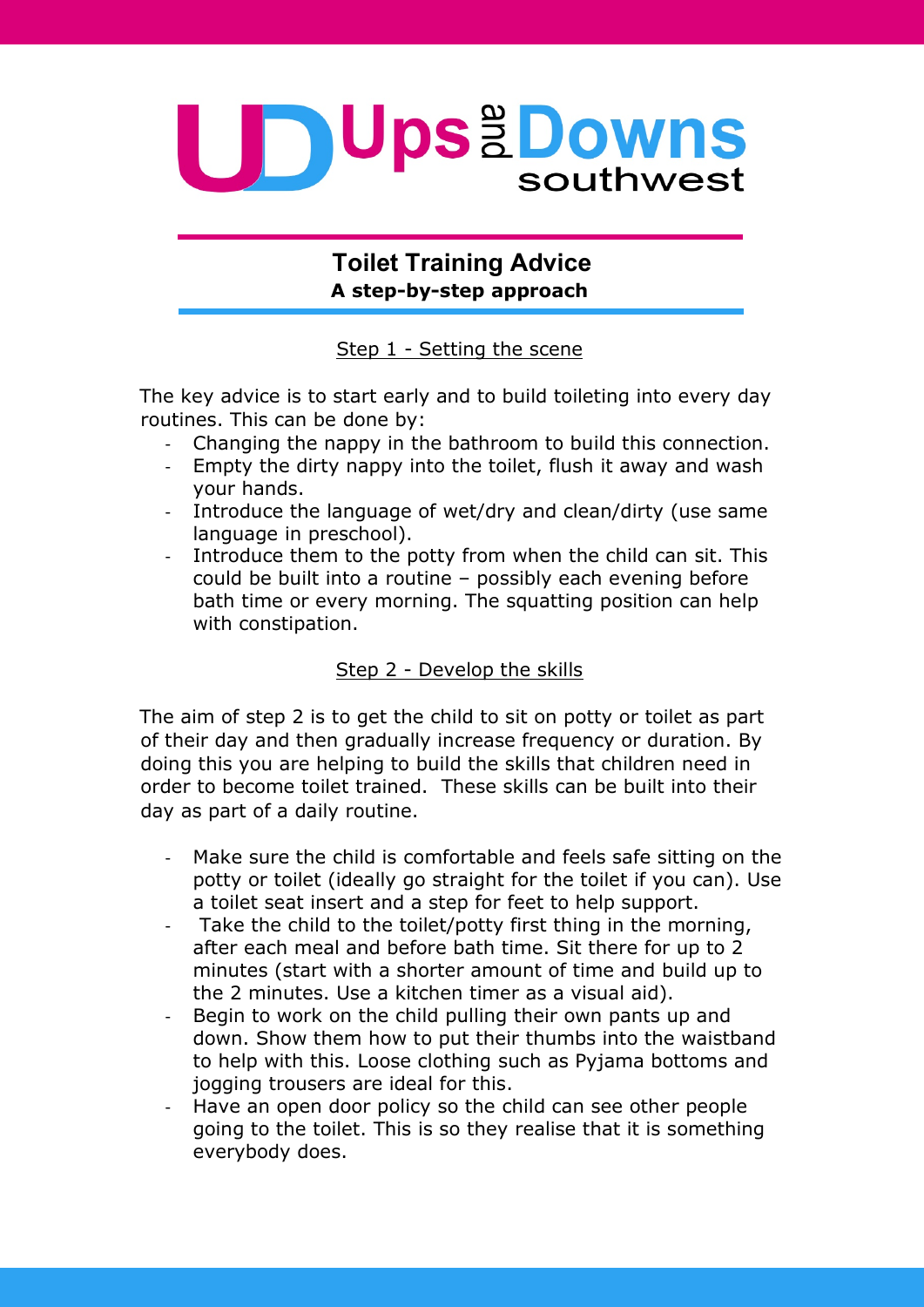

- Prepare the child by having a social story about using the potty/toilet or watch videos such as Tom's Toilet Triumph on YouTube.
- If your child is anxious about sitting on the toilet/potty try having a 'special toilet toy' to distract them while they are sat there. Ensure this toy is only for when they are on the toilet/potty.
- To encourage longer sitting, use a timer. Build up from 10 seconds and gradually increase the time.
- Use lots of animated praise and possibly give a meaningful reward e.g. clapping, stickers, edible treat. If it is a tangible reward only give it for the toilet time.

## Step 3 - Identify patterns

Before you remove the child's nappy, you need to establish how frequently the child wees and poos. To do this:

- Choose a few days when you can focus on identifying these patterns.
- On the first nappy change of the day put a kitchen roll pad inside the nappy.
- Use a chart and do a baseline assessment by checking every hour to see if it is wet/dry, soiled/clean or both. On this chart note when they have had a drink and how long they can stay dry for.

After a few days you will hopefully see some patterns emerging and you will then be able to move onto timed toileting. This is where the child spends some time sitting on the potty/toilet when hopefully a wee or poo is imminent. It is really important that the child experiences the feeling of needing to go to the toilet so try to wait an hour so that they get this response and recognise that the bladder is full.

By the end of step 3, the child should be sitting on the potty/toilet on a more regular basis and doing wees and poos more regularly.